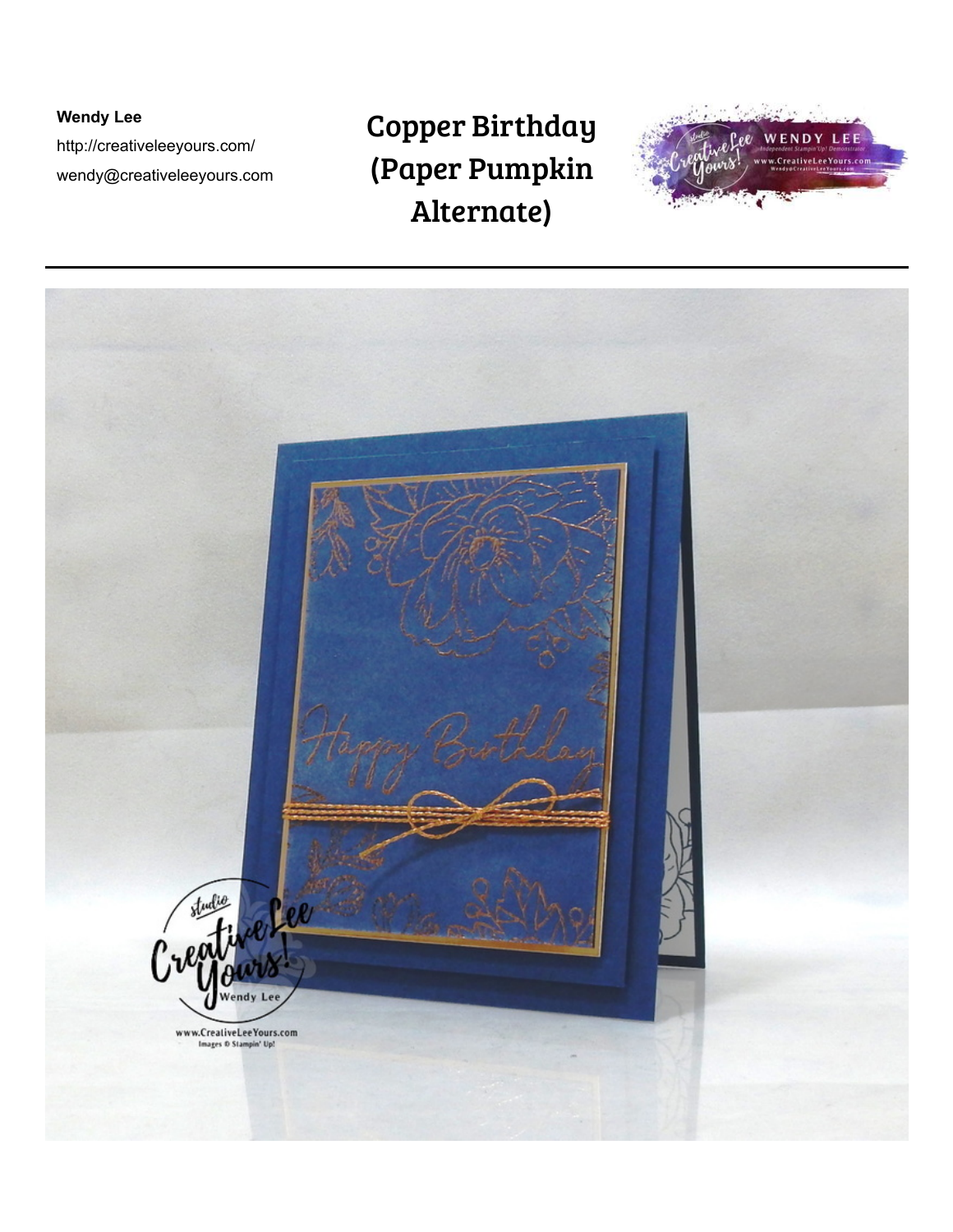## Supplies needed:

- [6-Month Prepaid Paper Pumpkin](http://www.stampinup.com/ECWeb/ProductDetails.aspx?productID=137860&dbwsdemoid=73266) Subscription [137860]
- [Happy Birthday To You Cling Stamp](http://www.stampinup.com/ECWeb/ProductDetails.aspx?productID=152308&dbwsdemoid=73266) Set (English) [152308]
- [Night Of Navy 8-1/2" X 11"](http://www.stampinup.com/ECWeb/ProductDetails.aspx?productID=100867&dbwsdemoid=73266) Cardstock [100867]
- [Whisper White 8-1/2" X 11"](http://www.stampinup.com/ECWeb/ProductDetails.aspx?productID=100730&dbwsdemoid=73266) Cardstock [100730]
- [Copper Foil Sheets \[142020\]](http://www.stampinup.com/ECWeb/ProductDetails.aspx?productID=142020&dbwsdemoid=73266)
- [Night Of Navy Classic Stampin' Pad](http://www.stampinup.com/ECWeb/ProductDetails.aspx?productID=147110&dbwsdemoid=73266) [147110]
- [Versamark Pad \[102283\]](http://www.stampinup.com/ECWeb/ProductDetails.aspx?productID=102283&dbwsdemoid=73266)
- [Notes Of Kindness Card Kit](http://www.stampinup.com/ECWeb/ProductDetails.aspx?productID=148266&dbwsdemoid=73266) [148266]
- [Copper Stampin' Emboss Powder](http://www.stampinup.com/ECWeb/ProductDetails.aspx?productID=141636&dbwsdemoid=73266) [141636]
- [Embossing Buddy \[103083\]](http://www.stampinup.com/ECWeb/ProductDetails.aspx?productID=103083&dbwsdemoid=73266)
- [Heat Tool \(Us And Canada\)](http://www.stampinup.com/ECWeb/ProductDetails.aspx?productID=129053&dbwsdemoid=73266) [129053]
- [Paper Trimmer \[152392\]](http://www.stampinup.com/ECWeb/ProductDetails.aspx?productID=152392&dbwsdemoid=73266)
- [Bone Folder \[102300\]](http://www.stampinup.com/ECWeb/ProductDetails.aspx?productID=102300&dbwsdemoid=73266)
- [Snail Adhesive \[104332\]](http://www.stampinup.com/ECWeb/ProductDetails.aspx?productID=104332&dbwsdemoid=73266)
- [Black Stampin' Dimensionals](http://www.stampinup.com/ECWeb/ProductDetails.aspx?productID=150893&dbwsdemoid=73266) Combo Pack [150893]

## Project Recipe:

| 1. Stamp images from a Lovely Day paper pumpkin kit and Happy Birthday To You stamp<br>sets in Versamark ink on 3-1/8" x 4-3/8" Night Of Navy cardstock.<br>Heat emboss with Copper embossing powder. |
|-------------------------------------------------------------------------------------------------------------------------------------------------------------------------------------------------------|
| 2. Adhere layer to 3-1/4" x 4-1/2" Copper Foil with SNAIL adhesive.                                                                                                                                   |
| 3. Wrap approx. 28" twine around layers and tie in a bow.                                                                                                                                             |